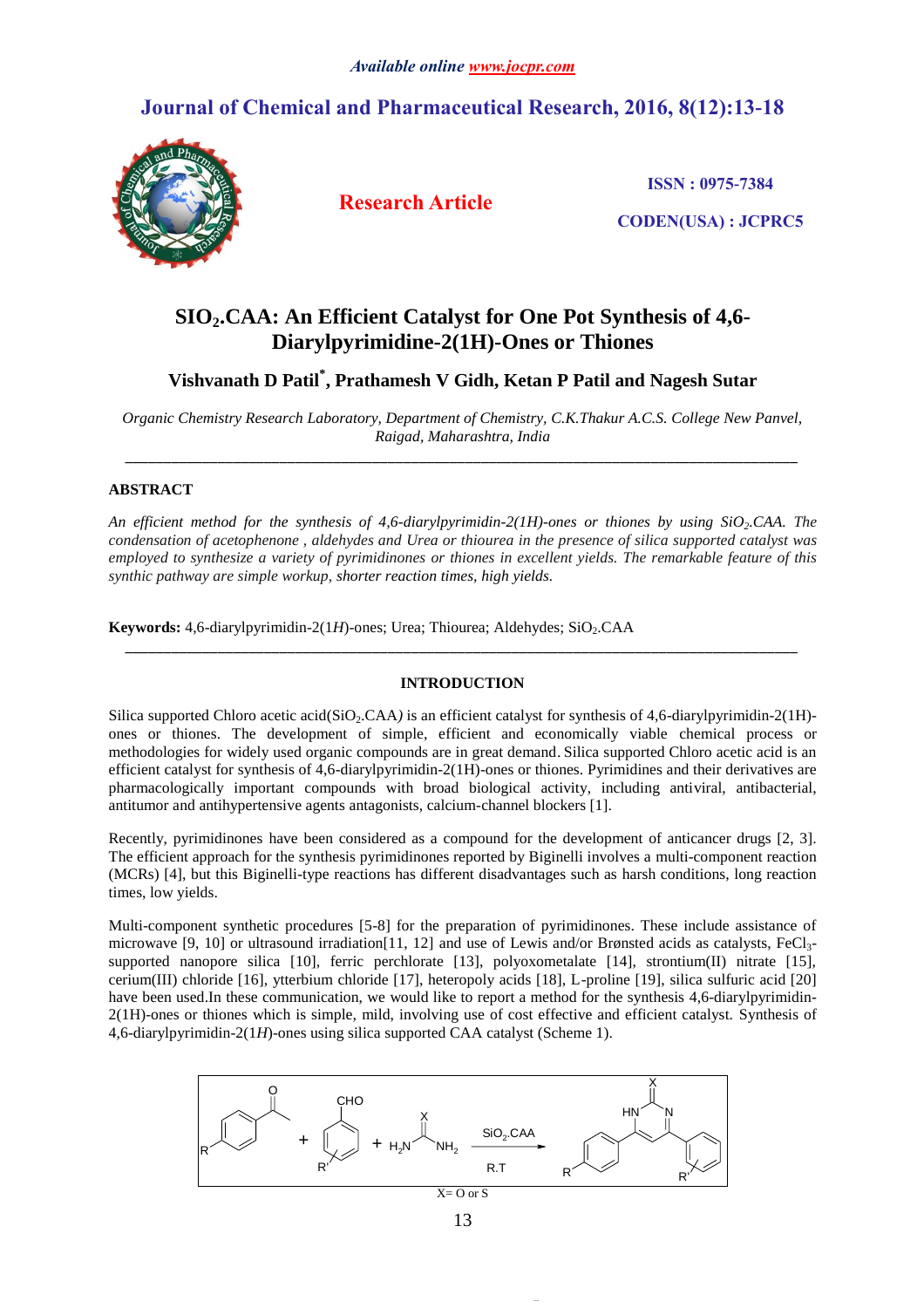# **EXPERIMENTAL SECTION**

\_\_\_\_\_\_\_\_\_\_\_\_\_\_\_\_\_\_\_\_\_\_\_\_\_\_\_\_\_\_\_\_\_\_\_\_\_\_\_\_\_\_\_\_\_\_\_\_\_\_\_\_\_\_\_\_\_\_\_\_\_\_\_\_\_\_\_\_\_\_\_\_\_\_\_

All chemical were obtained from Sigma-Aldrich, Merck and used without purification. Open capillary method involving use of Thiele tube was used to determine melting points. IR spectra were recorded with Perkin-Elmer FTIR spectrometer as KBr pellets. HNMR spectra were acquired on a 400 MHz Varian FT-NMR spectrometer. The chemical shift values were expressed in δ with reference to tetra methyl silane (TMS) as an internal standard. The progress of reaction was monitored using TLC (Silica gel 200-475 mesh, a mixture of Pet ether and ethyl acetate in 9:1 proportion as solvent system) and the product were purified by recrystallization from suitable solvent. The synthesized 4,6-diarylpyrimidin-2(1*H*)-ones or thiones were known compound.

# **General procedure for the synthesis of 4,6-diarylpyrimidin-2(1***H***)-ones or thiones**

A mixture of Acetophenone (1 mmol), aldehyde (1 mmol), Urea/Thiourea (1 mmol) was stirred magnetically in the presence of  $SiO_2$ .CAA (0.1mmol to 15mg) Chloroform(1ml) at room temperature. The progress of the reaction was monitored by thin-layer chromatography. The completion of reaction confermed with TLC. The product was dried over anhydrous  $Na<sub>2</sub>SO<sub>4</sub>$  and then evaporated under vacuum to afford the crude product which on further purification by column chromatography. In all the cases, the product obtained after the usual work up gave satisfactory spectral data.

#### **Spectral characterisition of selected 4,6-diarylpyrimidin-2(1***H***)-ones**

1. 4,6-Diphenyl-pyrimidin-2(1H)-one [1c] **IR** (KBr)  $v_{\text{max}} = 3356, 3158, 2962, 1615, 1504 \text{ cm}^{-1};$ <sup>1</sup>HN-MR (DMSO, 300 MHz):  $\delta_H$  =7.58 – 7.67 (m, 7H, H-5 and  $H_{Ar}$ ), 8.12–8.20 (m, 4H,  $H_{Ar}$ ) ppm.

2. 4-(*p*-Methyl-phenyl)-6-phenyl-pyrimidin-2(1H)-one [6c] **IR** (KBr)  $v_{\text{max}}$  =3449, 3099, 2923, 1620, 1513, 1460 cm<sup>−1</sup> ; <sup>1</sup>HNMR (DMSO, 300 MHz):  $\delta_H = 2.36$  (s, 3H, CH<sub>3</sub>), 7.35 (d, 2H, J = 7.5, H<sub>Ar</sub>), 7.55– 7.59 (m, 4H, H-5 and H<sub>Ar</sub>), 8.05 (d, 2H, J = 7.6 Hz, H<sub>Ar</sub>), 8.12 (d, 2H, J = 5.75, H<sub>Ar</sub>) ppm.

# **RESULTS AND DISCUSSION**

The catalytic activity of  $SiO<sub>2</sub>$ .CAA for the 4,6-diarylpyrimidin-2(1H)-ones or thiones with Acetophenone (1 mmol), Aldehyde (1 mmol), Urea/ Thiourea (1 mmol) under room temperature was studied and it was found that the application of less than 0.1 mmol of  $SiO<sub>2</sub>CAA$  in chloroform (5ml) gave moderate yield of the corresponding 4,6-diarylpyrimidin-2(1H)-ones (Table 1, entries 1-12), whereas the use of more than 0.1 mmol gave an moderated yield(Table 1, entries 10-12). It was treated with 1mmol of acetophenone , 1mmol of aldehyde, 1mmol of urea/thiourea in presence of 0.1 mmol of SiO<sub>2</sub>. CAA in various solvents at room temperature (Table 1). The reaction in THF, CH<sub>2</sub>Cl<sub>2</sub>, Et<sub>2</sub>O, EtOAc, DMF (Table 1, entries 1-7) were found less effective. Since then, we have carried out the reaction in the presence of the CHCl<sub>3</sub> solvent to get an excellent yield (92%, entries 7 and 8).

#### **Table 1: Catalytic effect of SiO2.CAA in reaction with acetophenone, aldehyde and urea/ thiourea in presence of SiO2.CAA with different solvents at room temperature**

| Entry          | <b>Solvent</b>     | $SiO2CAA$ (mmol) | Time(min) | Yield <sup>a</sup> $(\% )$ |
|----------------|--------------------|------------------|-----------|----------------------------|
| 1              | Neat               |                  | 120       | 5                          |
| $\overline{c}$ | <b>THF</b>         | 0.1              | 60        | 40                         |
| 3              | CH <sub>3</sub> CN | 0.1              | 60        | 72                         |
| $\overline{4}$ | $CH_2Cl_2$         | 0.1              | 60        | 60                         |
| 5              | Et <sub>2</sub> O  | 0.1              | 90        | 75                         |
| 6              | EtOAc              | 0.1              | 10        | 80                         |
| $\tau$         | <b>DMF</b>         | 0.1              | 10        | 85                         |
| 8              | CHCl <sub>3</sub>  | 0.01             | 10        | 70                         |
| 9              | CHCl <sub>3</sub>  | 0.05             | 10        | 90                         |
| 10             | CHCl <sub>3</sub>  | 0.1(15mg)        | 10        | 92                         |
| 11             | CHCl <sub>3</sub>  | 0.1              | 10        | 92                         |
| 12             | CHCl <sub>3</sub>  | 0.15             | 10        | 92                         |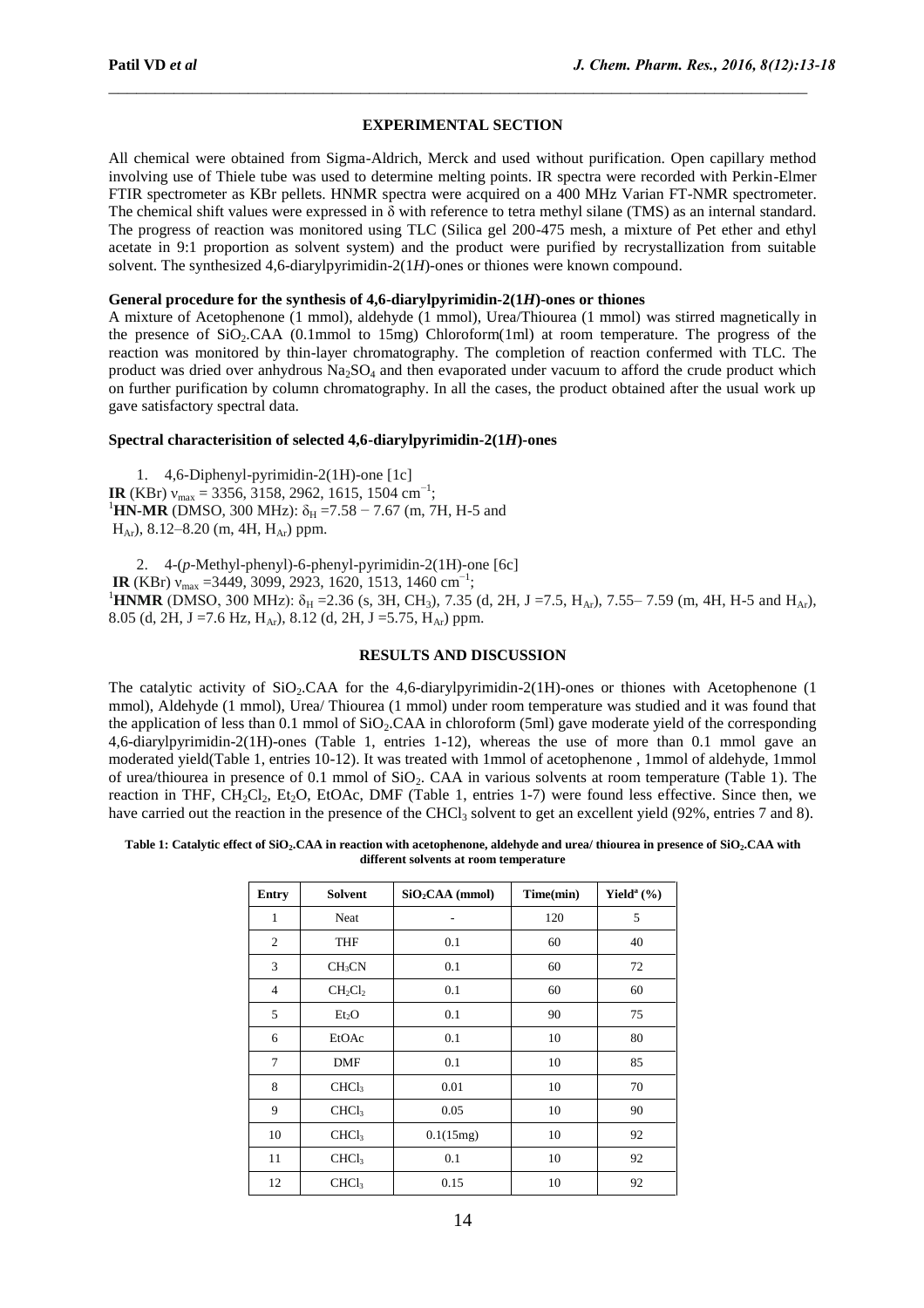#### a Isolated yields of corresponding products

\_\_\_\_\_\_\_\_\_\_\_\_\_\_\_\_\_\_\_\_\_\_\_\_\_\_\_\_\_\_\_\_\_\_\_\_\_\_\_\_\_\_\_\_\_\_\_\_\_\_\_\_\_\_\_\_\_\_\_\_\_\_\_\_\_\_\_\_\_\_\_\_\_\_\_

As summarized in Table 2, aromatic aldehydes with electron-donating or electon withdrawing groups, with various aldehydes, acetophenone and urea/thiourea in presence of SiO<sub>2</sub>.CAA were reacted, resulting in corresponding 4,6-diarylpyrimidin-2(1H)-ones or thiones in good to excellent yields.

A broad range of structurally diverse aromatic aldehydes have been used in this condensation. (Table 2, entries 1- 13). We found that electron donating group gives excellent yields (Table-2, entries 4-10,12). or withdrawing group (Table-2, entries 2,3,11). on aromatic aldehydes gave moderated yields. Therefore the method can be used for wide range of reactants with different functional group.

| Entry | Acetophenone Aldehyde (a) | $\mathbf{X}$ (b)                  | Product (c)                   | Time (min)            | $\mathbf{Yield}^d\left(\mathcal{V}_0\right)$ |        |
|-------|---------------------------|-----------------------------------|-------------------------------|-----------------------|----------------------------------------------|--------|
| 1.    | O                         | CHO<br>$\circ$                    | O<br>HŅ<br>N                  | $10\,$                | 94                                           |        |
| 2.    | Ö                         | CHO<br>$\circ$<br>NO <sub>2</sub> | O<br>HŅ<br>N                  | 10<br>NO <sub>2</sub> | 90                                           |        |
| 3.    | Ω                         | CHO<br>NO <sub>2</sub>            | ( )<br>HŅ<br>Ņ<br>$\mathsf O$ | $NO2$ <sub>10</sub>   | 89                                           |        |
| 4.    | O                         | CHO<br>C1                         | O<br>HŅ<br>$\circ$            | Ņ<br><b>CI</b>        | $10\,$                                       | 92     |
| 5.    | O                         | CHO<br>CI                         | O<br><b>HN</b><br>$\mathsf O$ | Ņ<br>CI               | $10$                                         | $90\,$ |

**Table 2: Reaction with acetophenone, aldehyde and urea/thiourea in presence of SiO2.CAA at room temperature.**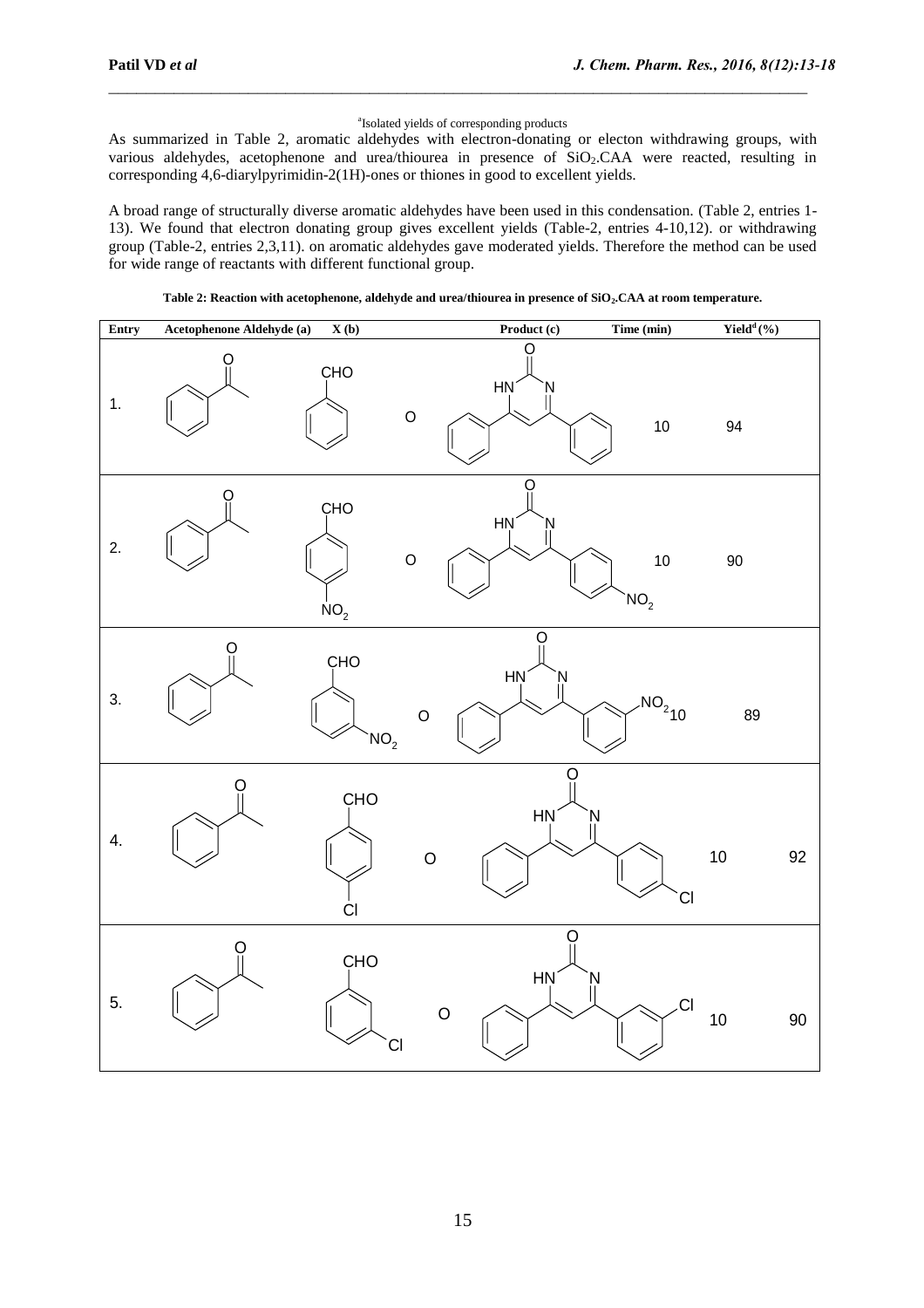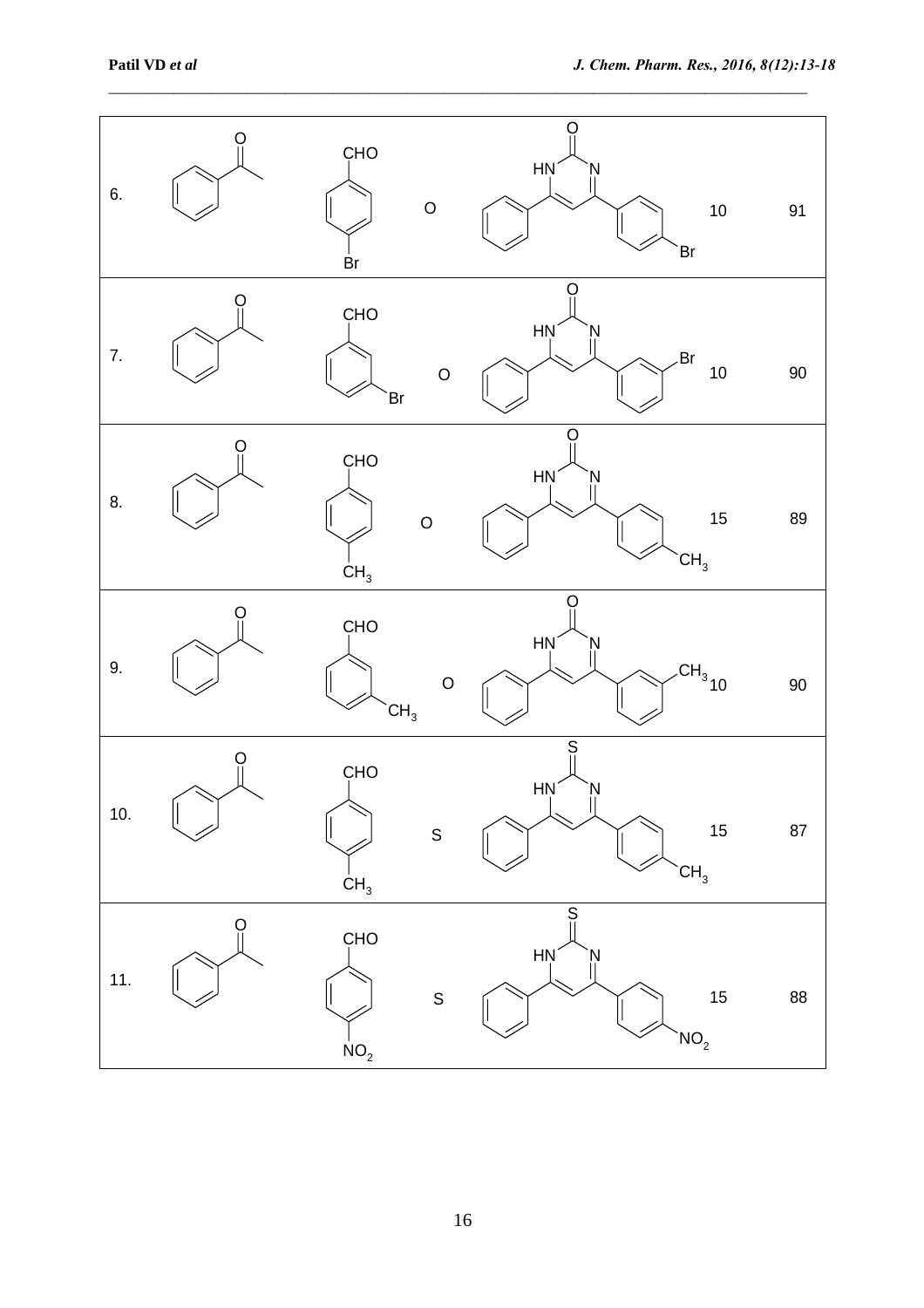

\_\_\_\_\_\_\_\_\_\_\_\_\_\_\_\_\_\_\_\_\_\_\_\_\_\_\_\_\_\_\_\_\_\_\_\_\_\_\_\_\_\_\_\_\_\_\_\_\_\_\_\_\_\_\_\_\_\_\_\_\_\_\_\_\_\_\_\_\_\_\_\_\_\_\_

<sup>a,b</sup> The substrates were treated with acetophenone (1 mmol) by stirring at room temperature with  $SiO_2$ .CAA in presence of chloroform as solvent.

All products were identified by their IR and  ${}^{1}H$  NMR spectra

<sup>d</sup> Isolated yields after column chromatography.

### **CONCLUSSION**

In conclusion, we have reported a simple and new catalytic method for the synthesis of 4,6-diarylpyrimidin-2(1*H*)-ones or thiones by one-pot three-component reaction of acetophenone, aromatic aldehydes, and urea/thiourea using  $SiO<sub>2</sub>$ . CAA.. High yields, relatively short reaction times and easy workup are few of the advantages of this procedure.

### **ACKNOWLEDGEMENT**

The authors acknowledge the kind support to this work by Principal Dr.S.T. Gadade C.K.Thakhur A.C.S. College, New Panvel, Raigad, Maharaahtra, India.

#### **REFERENCES**

- [1] V.D.Patil, P.V.Gidh, K.P.Patil, N.R.Sutar, *Int, J. Chem. Sci*, **2014**,12(1):248-252
- [2] S.R.Jetti, D.Verma, S.*Jain Der Chemica Sinica*,**2012**, 3(3):636-640
- [3] C.O. Kappe, *Acc Chem Res*., **2000**, 33, 879.

[4] A.D. Patil, N.V. Kumar, W.C. Kokke, M.F. Bean, A.J. Freyer, C. De Brosse, S. Mai, A.Truneh, B. Carte, D.J. Faulkner, *J Org Chem.,* **1995**, 60, 1182.

[5]G. Priya, Y.K. Srivasthava, *Der Chemica Sinica*, **2012**, 3(2), 318.

[6] K. Suneel Kumar, K.T. Reddy, G.J.M. Reddy, G. Omprakash, P.K. Dubey, *Der Pharmacia Sinica*, **2011**, 2(6), 127.

- [7] B. Suresh, P.A. Crooks, B. Rajitha, *Advances in Applied Chemical Research*, **2012**, 3(1), 1.
- [8] V. Patel, B. Nilay, M. Pravin, B. Palav, H.D. Joshi, *Der Chemica Sinica*, **2012**, 3(2), 359.
- [9] A. Shaabani, A. Bazgir, *Tetrahedron Lett.,* **2004**, 45, 2575.
- [10] B.J. Ahn, M.S. Gang, K. Chae, Y. Oh, J. Shin, W. Chang, *J Ind Eng Chem.,* **2008**, 14, 401.
- [11] X.L. Zhang, Y.P. Li, C.J. Liu, J.D. Wang, *J Mol Catal A Chem.,* **2006**, 253, 207.
- [12] J.T. Li, J.F. Han, J.H. Yang, T.S. Li, *Ultrason Sonochem.,* **2003**, 10, 119.
- [13] M.M. Heravi, F.K. Behbahani, H.A. Oskooie, *Chin J Chem.,* **2008**, 26, 2203.
- [14] R. Fazaeli, S. Tangestaninejad, H. Aliyan, M. Moghadam, *Appl Catal A Gen.,* **2006**, 309, 44.
- [15] C. Liu, J. Wang, Y. Li, *J Mol Catal A Chem.,* **2006**, 258, 367.
- [16] D.S. Bose, L. Fatima, H.B. Mereyala, *J Org Chem.,* **2003**, 68, 587.
- [17] H. Zhang, Z. Zhou, Z. Xiao, F. Xu, Q. Shen, *Tetrahedron Lett.,* **2009**, 50, 1622.
- [18] E. Rafiee, F. Shahbazi, *J Mol Catal A Chem.,* **2006**, 250, 57.
- [19] M. Gohain, D. Prajapati, J.S. Sandhu, *Synlett.,* **2004**, 235
- [20] P. Salehi, M. Dabiri, M.A. Zolfigol, M.A.B. Fard, *Tetrahedron Lett.,* **2003**, 44, 2889.
- [21] Y.L. Zhu, S.L. Huang, J.P. Wan, L. Yan, Y.J. Pan, A. Wu, *Org Lett.,* **2006**, 8, 2599.
- [22] A. Corma, *Chem. Rev*., **1995**, 95, 559.
- [23] M. Hara, T. Yoshida, A. Takagaki, T. Takata, J.N. Kondo, K. Domen, S. Hayashi, *Angew. Chem., Int. Ed.*